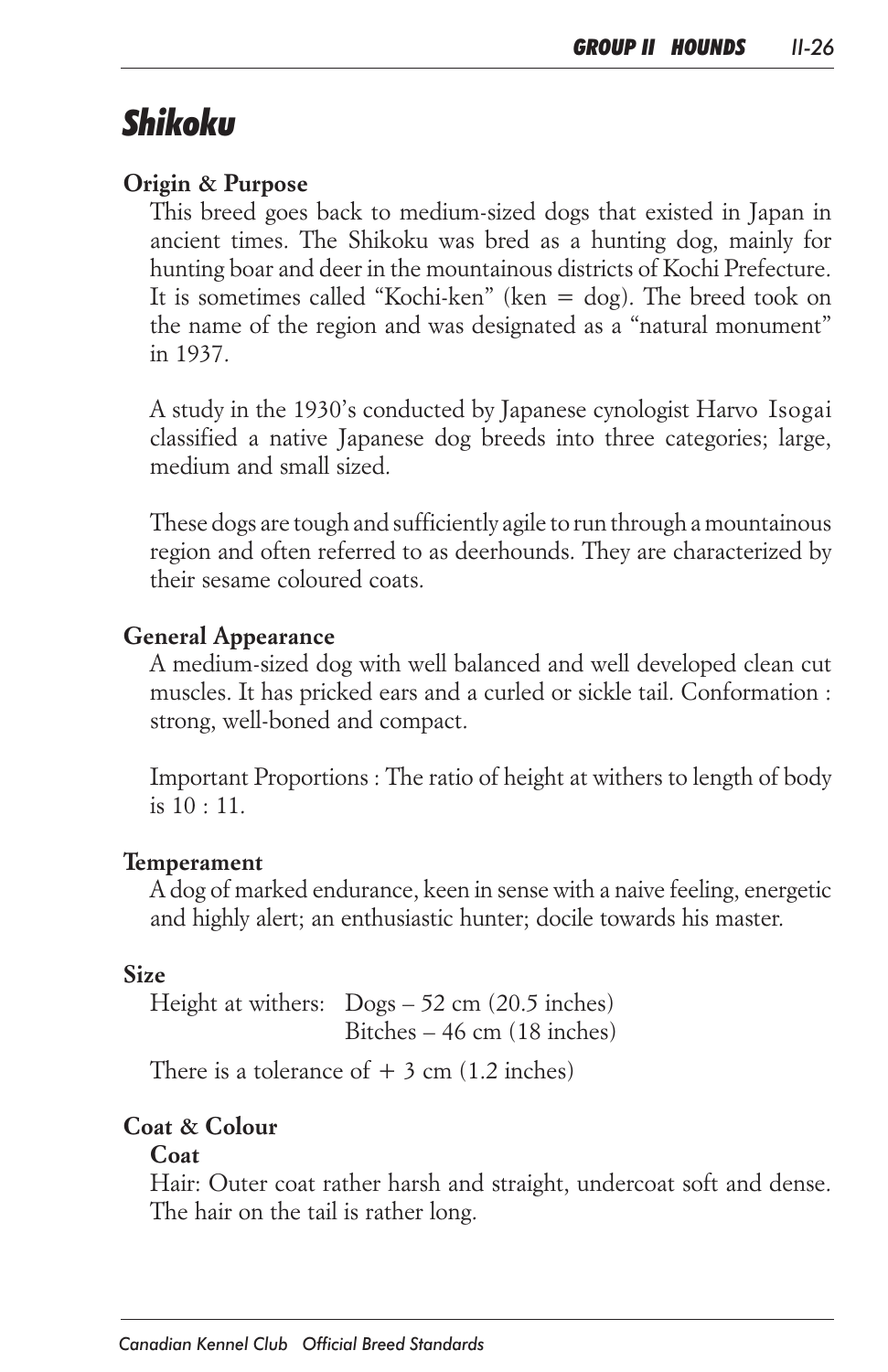# *Colour*

*Sesame, black sesame and red sesame. Definition of the colour sesame: Sesame: Equal mixture of white and black hairs. Black sesame: More black than white hairs. Red sesame: Ground colour of hair red, mixture with black hairs.* 

# *Head*

*Skull: Forehead broad. Stop: Shallow, but defined. Nose: Black. Muzzle: Rather long, wedge-shaped. Nasal bridge straight. Lips: Tight. Jaws/Teeth: Teeth strong, with a scissor bite. Cheeks: Well developed. Eyes: Relatively small, triangular, set well apart, dark brown in colour. Ears: Small, triangular, slightly inclining forward and firmly pricked.*

## *Neck*

*Thick and powerful.*

# *Forequarters*

*Shoulders: Moderately sloping with developed muscles. Elbows: Set close to the body. Forearms: Straight and clean cut. Pasterns: Slightly inclining.*

# *Body*

*Withers: High, well developed. Back: Straight and strong. Loins: Broad and muscular. Chest: Deep, ribs well sprung. Belly: Well tucked up.*

## *Hindquarters*

*Powerful, with muscles well developed. Hocks: Moderately angulated and very tough. Feet: Tightly closed with well arched toes. Pads hard and elastic. Nails hard and black or dark in colour.* 

## *Tail*

Set on high, thick and carried over the back vigorously curled or curved *like a sickle. The tip nearly reaches the hocks when let down.*

## *Gait*

*Resilient, with rather narrow strides, but light. Action is quick and turning is possible.*

## *Faults*

*Any departure from the foregoing points should be considered a fault*  and the seriousness with which the fault should be regarded should be *in exact proportion to its degree.*